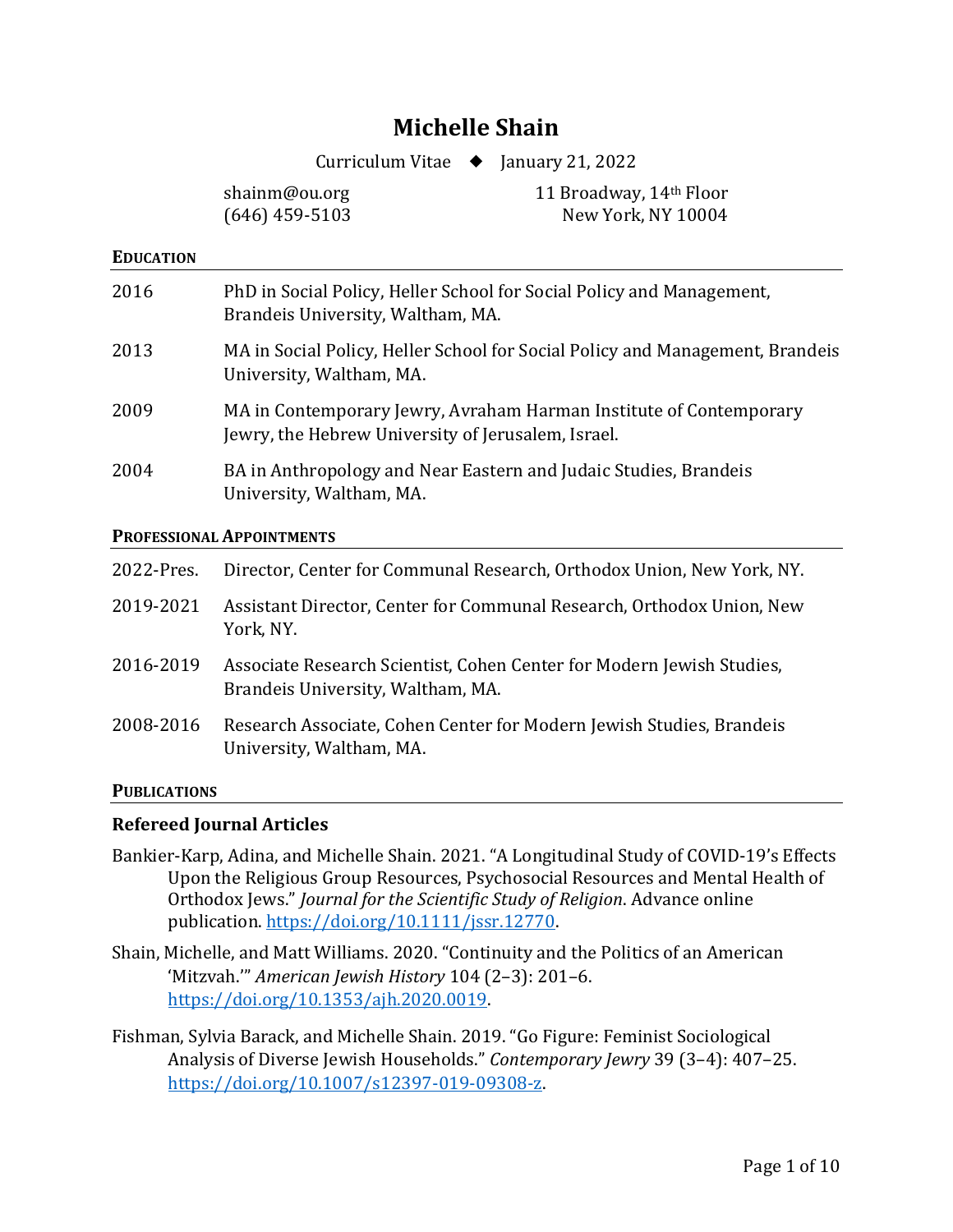- Shain, Michelle. 2019. "Beyond Belief: How Membership in Congregations Affects the Fertility of U.S. Mormons and Jews." *Review of Religious Research* 61 (3): 201-219. [https://doi.org/10.1007/s13644-019-00378-x.](https://doi.org/10.1007/s13644-019-00378-x)
- Shain, Michelle. 2018. "Whence Orthodox Jewish Feminism? Cognitive Dissonance and Religious Change in the United States." *Religions* 9 (11): 332. [https://doi.org/10.3390/rel9110332.](https://doi.org/10.3390/rel9110332)
- Shain, Michelle. 2018. "Understanding the Demographic Challenge: Education, Orthodoxy and the Fertility of American Jews." *Contemporary Jewry* 39 (2): 273–92. [https://doi.org/10.1007/s12397-018-9249-6.](https://doi.org/10.1007/s12397-018-9249-6)
- Sasson, Theodore, Michelle Shain, Shahar Hecht, Graham Wright, and Leonard Saxe. 2014. "Does Taglit-Birthright Israel Foster Long-Distance Nationalism?" *Nationalism and Ethnic Politics* 20 (4): 438–54[. https://doi.org/10.1080/13537113.2014.969149.](https://doi.org/10.1080/13537113.2014.969149)
- Shain, Michelle. 2014. "'Good For The Jews:' Response to the Sklare Lecture." *Contemporary Jewry; New Brunswick* 34 (1): 27–30. [https://doi.org/10.1007/s12397-012-9086-y.](https://doi.org/10.1007/s12397-012-9086-y)
- Shain, Michelle, Shira Fishman, Graham Wright, Shahar Hecht, and Leonard Saxe. 2013. "DIY Judaism: How Contemporary Jewish Young Adults Express Their Jewish Identity." *Jewish Journal of Sociology* 55 (1): 3–25. [https://doi.org/10.5750/jjsoc.v55i1.70.](https://doi.org/10.5750/jjsoc.v55i1.70)
- Kadushin, Charles, Graham Wright, Michelle Shain, and Leonard Saxe. 2012. "How Socially Integrated into Mainstream America Are Young American Jews?" *Contemporary Jewry* 32 (2): 167–87. [http://dx.doi.org.resources.library.brandeis.edu/10.1007/s12397-012-9086-y.](http://dx.doi.org.resources.library.brandeis.edu/10.1007/s12397-012-9086-y)
- Sigalow, Emily, Michelle Shain, and Meredith R. Bergey. 2012. "Religion and Decisions About Marriage, Residence, Occupation, and Children." *Journal for the Scientific Study of Religion* 51 (2): 304–23. [https://doi.org/10.1111/j.1468-](https://doi.org/10.1111/j.1468-5906.2012.01641.x) [5906.2012.01641.x.](https://doi.org/10.1111/j.1468-5906.2012.01641.x)
- Saxe, Leonard, Benjamin Phillips, Theodore Sasson, Shahar Hecht, Michelle Shain, Graham Wright, and Charles Kadushin. 2011. "Intermarriage: The Impact and Lessons of Taglit-Birthright Israel." *Contemporary Jewry* 31 (2): 151–72. [https://doi.org/10.1007/s12397-010-9058-z.](https://doi.org/10.1007/s12397-010-9058-z)
- Sales, Amy L., Nicole Samuel, Annette Koren, and Michelle Shain. 2010. "Deep Change in Congregational Education." *Journal of Jewish Education* 76 (4): 358–78. [https://doi.org/10.1080/15244113.2010.518346.](https://doi.org/10.1080/15244113.2010.518346)

# **Book Chapters**

Shain, Michelle. "American Jews, American Interests." In *American Jewish Year Book 2020*, edited by Arnold Dashefsky, Ira M. Sheskin, and Amy Lawton. Vol. 120. In press.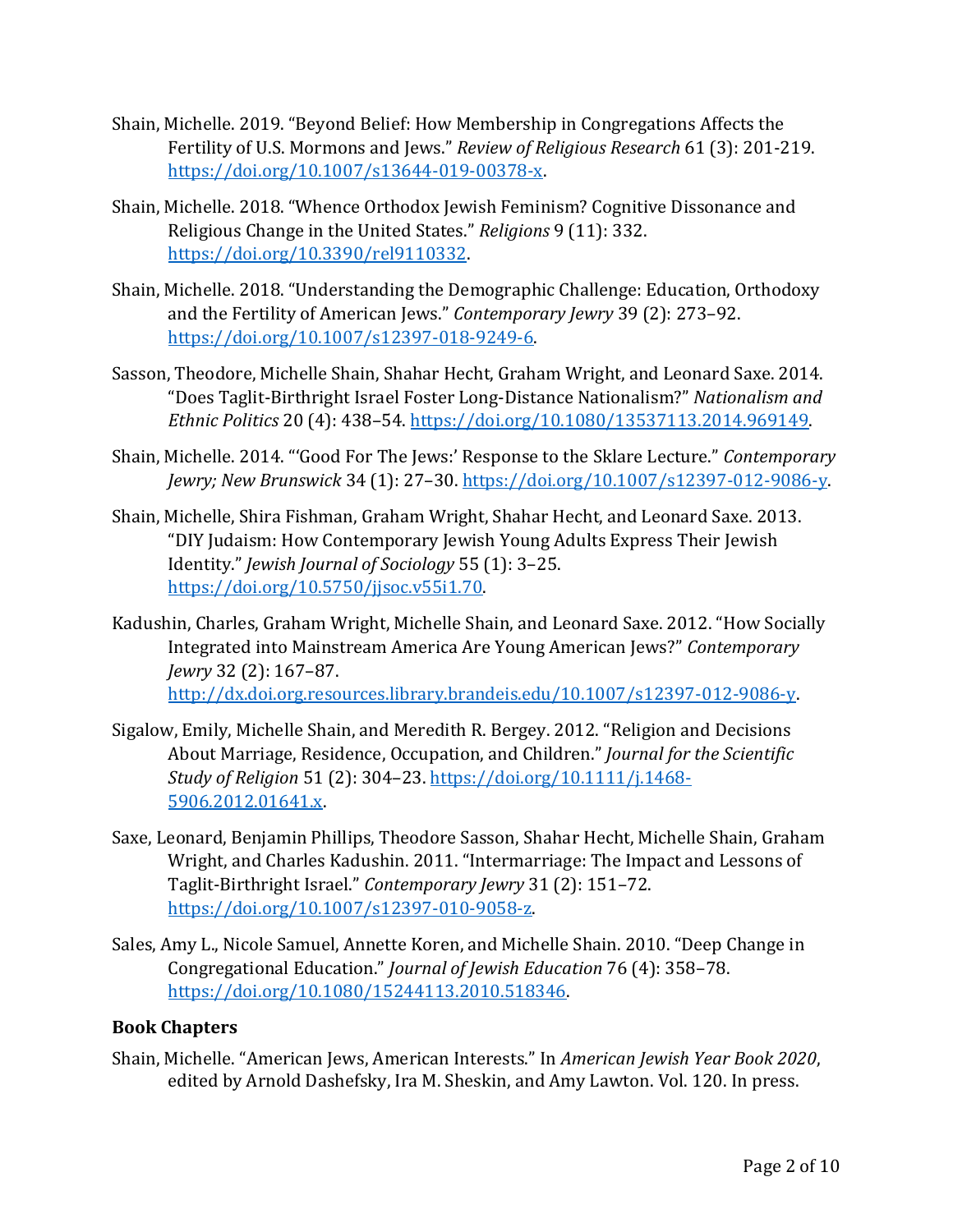- Shain, Michelle. 2015. "Dreams and Realities: American Jewish Young Adults' Decisions About Fertility." In *Love, Marriage, and Jewish Families: Paradoxes of a Social Revolution*, edited by Sylvia Barack Fishman, 151–67. HBI Series on Jewish Women. Waltham, Massachusetts: Brandeis University Press.
- Fishman, Shira, Michelle Shain, and Leonard Saxe. 2013. "What Happens on the Bus? How Community Impacts Jewish Engagement on Taglit-Birthright Israel." In *Formal and Informal Jewish Education: Lessons and Challenges in Israel and in the Diaspora*. Vol. 17. Sociological Papers. Ramat Gan, Israel: Sociological Institute for Community Studies, Bar Ilan University. [https://sociology.biu.ac.il/en/node/1674.](https://sociology.biu.ac.il/en/node/1674)

# **Encyclopedia Entries**

Shain, Michelle. 2021. "Sylvia Barak Fishman." In *The Shalvi/Hyman Encyclopedia of Jewish Women*. [https://jwa.org/encyclopedia/article/fishman-sylvia-barack.](https://jwa.org/encyclopedia/article/fishman-sylvia-barack)

# **Book Reviews**

Shain, Michelle. Review of *Jews and the American Religious Landscape*, by Uzi Rebhun. *AJS Review* 41, no. 1 (2018): 256-258, [https://doi.org/10.1017/S0364009418000387.](https://doi.org/10.1017/S0364009418000387)

# **Research Reports**

- Shain, Michelle, Elisha Penn, and Matt Williams. 2021. "Cushioned from the Blow: A Longitudinal Study of the Wellbeing of Four Orthodox Communities During the COVID-19 Pandemic in 2020." New York, NY: Center for Communal Research, Orthodox Union.
- Wright, Graham, Michelle Shain, Shahar Hecht, and Leonard Saxe. 2019. "Race, Community, and Belonging: Revisiting Student Concerns at Brandeis University." Waltham, MA: Steinhardt Social Research Institute, Brandeis University.
- Wright, Graham, Shahar Hecht, Michelle Shain, Leonard Saxe, and Stephanie Howland. 2019. "Politics on the Quad: Students Report on Division and Disagreement at Five US Universities." Waltham, MA: Steinhardt Social Research Institute, Brandeis University.
- Saxe, Leonard, Michelle Shain, Graham Wright, and Shahar Hecht. 2019. "Israel, Politics, and Birthright Israel: Findings from the Summer 2017 Cohort." Waltham, MA: Maurice and Marilyn Cohen Center for Modern Jewish Studies, Brandeis University.
- Shain, Michelle, Leonard Saxe, Fern Chertok, Graham Wright, Shahar Hecht, and Theodore Sasson. 2019. "Beyond Welcoming: Engaging Intermarried Couples in Jewish Life." Waltham, MA: Maurice and Marilyn Cohen Center for Modern Jewish Studies, Brandeis University.
- Volodarsky, Sasha, Shahar Hecht, Michelle Shain, and Leonard Saxe. 2019. "The Impact of Taglit-Birthright Israel on Participants from Russia, Ukraine, Belarus, and Germany." Waltham, MA: Maurice and Marilyn Cohen Center for Modern Jewish Studies, Brandeis University.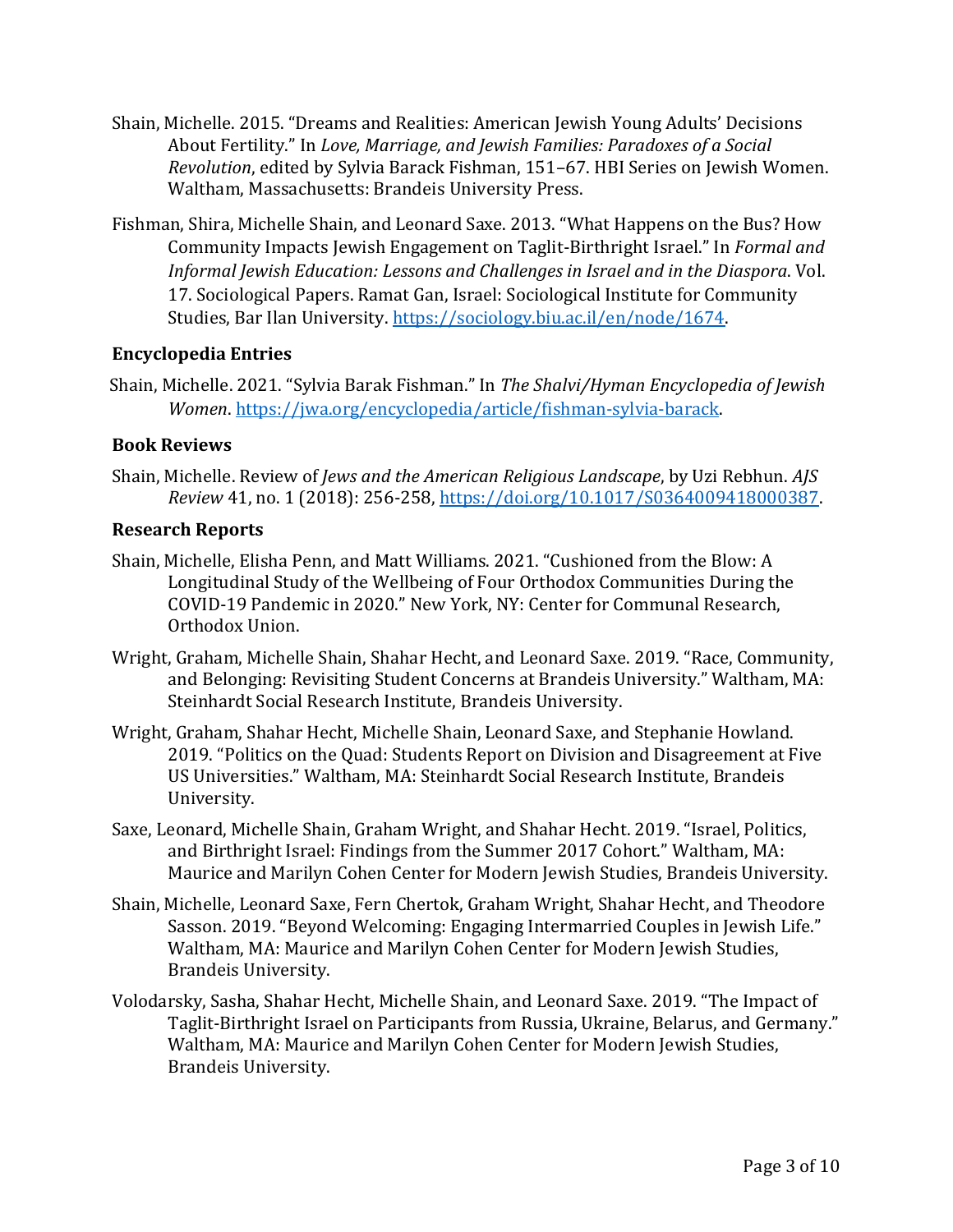- Wright, Graham, Michelle Shain, Shahar Hecht, and Leonard Saxe. 2019. "Race, Community, and Belonging: Revisiting Student Concerns at Brandeis University." Waltham, MA: Steinhardt Social Research Institute, Brandeis University.
- Shain, Michelle, Shahar Hecht, Naomi Weinblatt, and Leonard Saxe. 2018. "Building Jewish Pride Through Sports: An Evaluation of the Impact of Competing in the World Maccabiah Games." Waltham, MA: Maurice and Marilyn Cohen Center for Modern Jewish Studies, Brandeis University.
- Shain, Michelle. 2018. "Summer Institute for Israel Studies. Thirteen Years of Influence: 2004-2016." Waltham, MA: Maurice and Marilyn Cohen Center for Modern Jewish Studies, Brandeis University.
- Wright, Graham, Michelle Shain, Shahar Hecht, and Leonard Saxe. 2017. "The Limits of Hostility: Students Report on Antisemitism and Anti-Israel Sentiment at Four US Universities." Waltham, MA: Steinhardt Social Research Institute, Brandeis University.
- Saxe, Leonard, Michelle Shain, Graham Wright, Shahar Hecht, and Theodore Sasson. 2017. "Jewish Futures Project. Beyond 10 Days: Parents, Gender, Marriage, and the Long-Term Impact of Birthright Israel." Waltham, MA: Maurice and Marilyn Cohen Center for Modern Jewish Studies, Brandeis University.
- Saxe, Leonard, Graham Wright, Shahar Hecht, Michelle Shain, Theodore Sasson, and Fern Chertok. 2016. "Hotspots of Antisemitism and Anti-Israel Sentiment on US Campuses." Waltham, MA: Cohen Center for Modern Jewish Studies, Brandeis University.
- Shain, Michelle, Fern Chertok, Graham Wright, Shahar Hecht, Richard J. Gelles, and Leonard Saxe. 2016. "Diversity, Pressure, and Divisions on the University of Pennsylvania Campus." Waltham, MA: Steinhardt Social Research Institute, Brandeis University.
- Saxe, Leonard, Fern Chertok, Graham Wright, Michelle Shain, Shahar Hecht, Annette Koren, and Theodore Sasson. 2016. "All Together Separate: Race, Ethnicity, and Religion on the Brandeis Campus." Waltham, MA: Steinhardt Social Research Institute, Brandeis University.
- Sasson, Theodore, Leonard Saxe, Fern Chertok, Michelle Shain, Shahar Hecht, and Graham Wright. 2015. "Millennial Children of Intermarriage: Touchpoints and Trajectories of Jewish Engagement." Waltham, MA: Maurice and Marilyn Cohen Center for Modern Jewish Studies, Brandeis University.
- Shain, Michelle, Leonard Saxe, Shahar Hecht, Graham Wright, and Theodore Sasson. 2015. "Discovering Israel at War: The Impact of Taglit-Birthright Israel in Summer 2014." Waltham, MA: Maurice and Marilyn Cohen Center for Modern Jewish Studies, Brandeis University.
- Saxe, Leonard, Michelle Shain, Shahar Hecht, Graham Wright, Micha Rieser, and Theodore Sasson. 2014. "Jewish Futures Project. The Impact of Taglit-Birthright Israel: Marriage and Family." Waltham, MA: Maurice and Marilyn Cohen Center for Modern Jewish Studies, Brandeis University.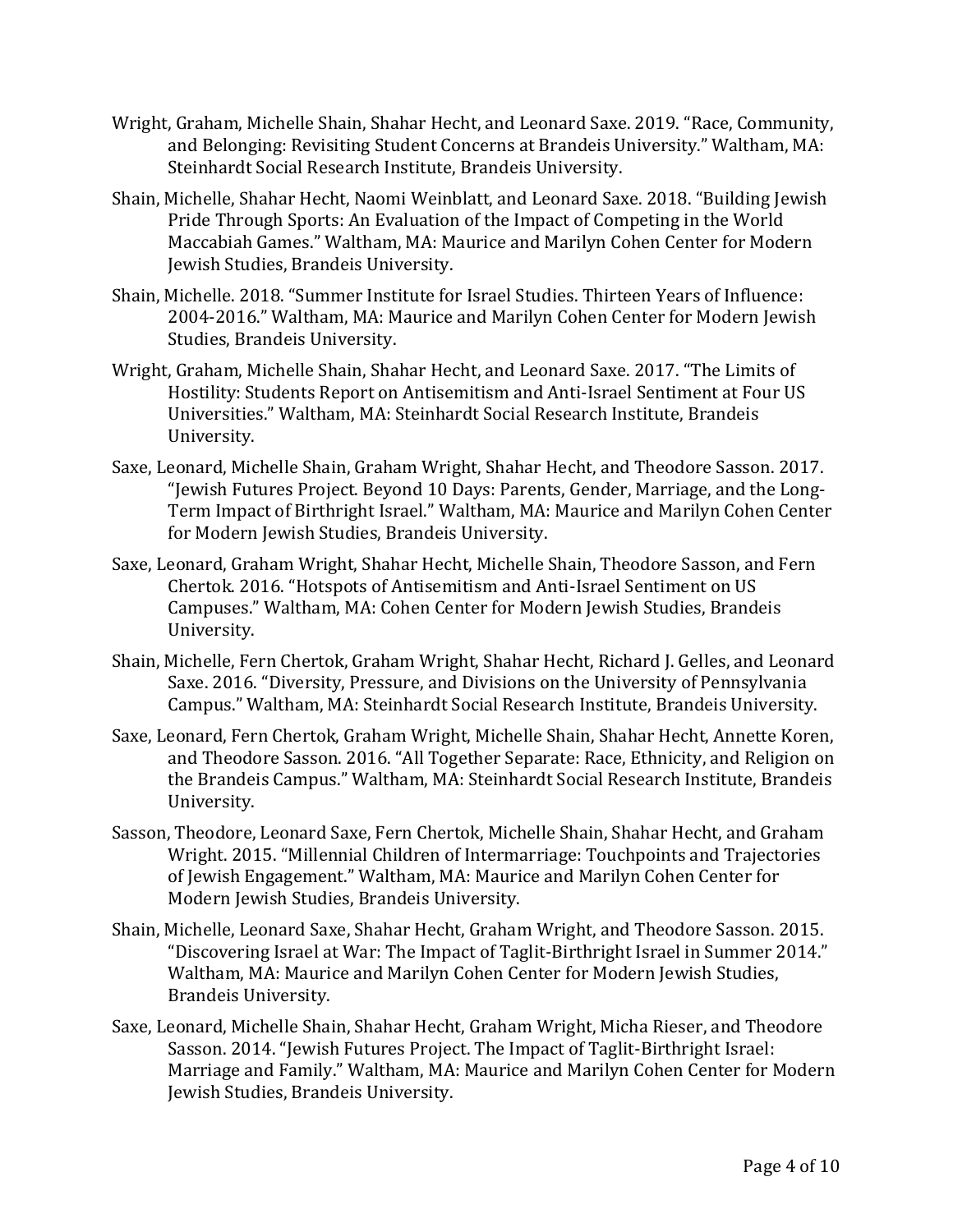- Shain, Michelle, Shahar Hecht, and Leonard Saxe. 2014. "U.S. Jewish Young Adults React to the Gaza Conflict: A Survey of Birthright Israel Applicants." Waltham, MA: Maurice and Marilyn Cohen Center for Modern Jewish Studies, Brandeis University.
- Saxe, Leonard, Shira Fishman, Michelle Shain, Graham Wright, and Shahar Hecht. 2013. "Young Adults and Jewish Engagement: The Impact of Taglit-Birthright Israel." Waltham, MA: Maurice and Marilyn Cohen Center for Modern Jewish Studies, Brandeis University.
- Shain, Michelle, Shahar Hecht, and Leonard Saxe. 2012. "A Study of Jewish Young Adults in Argentina: The Impact of Taglit-Birthright Israel." Waltham, MA: Maurice and Marilyn Cohen Center for Modern Jewish Studies, Brandeis University.
- Shain, Michelle, Shahar Hecht, and Leonard Saxe. 2012. "A Study of Jewish Young Adults in Brazil: The Impact of Taglit-Birthright Israel." Waltham, MA: Maurice and Marilyn Cohen Center for Modern Jewish Studies, Brandeis University.
- Saxe, Leonard, Michelle Shain, Graham Wright, Shahar Hecht, Shira Fishman, and Theodore Sasson. 2012. "The Impact of Taglit-Birthright Israel: 2012 Update." Waltham, MA: Maurice and Marilyn Cohen Center for Modern Jewish Studies, Brandeis University.
- Shain, Michelle, Benjamin Phillips, and Leonard Saxe. 2011. "Understanding the Jewish Identity and Experiences of Russian-Speaking Young Adults: A Study of the Taglit-Birthright Israel Generation." Waltham, MA: Maurice and Marilyn Cohen Center for Modern Jewish Studies, Brandeis University.
- Saxe, Leonard, Theodore Sasson, Graham Wright, Michelle Shain, and Shahar Hecht. 2011. "Taglit Trip Extension and Return Trips to Israel: An Analysis." Waltham, MA: Maurice and Marilyn Cohen Center for Modern Jewish Studies, Brandeis University.
- Saxe, Leonard, Theodore Sasson, Shahar Hecht, Benjamin Phillips, Michelle Shain, Graham Wright, and Charles Kadushin. 2011. "Jewish Futures Project. The Impact of Taglit-Birthright Israel: 2010 Update." Waltham, MA: Maurice and Marilyn Cohen Center for Modern Jewish Studies, Brandeis University.
- Saxe, Leonard, Benjamin Phillips, Theodore Sasson, Shahar Hecht, Michelle Shain, Graham Wright, and Charles Kadushin. 2009. "Generation Birthright Israel: The Impact of an Israel Experience on Jewish Identity and Choices." Waltham, MA: Maurice and Marilyn Cohen Center for Modern Jewish Studies, Brandeis University.
- Cohen, Steven M., J. Shawn Landres, Elie Kaunfer, and Michelle Shain. 2007. "Emergent Jewish Communities and Their Participants: Preliminary Findings from the 2007 National Spiritual Communities Study." S3K Synagogue Studies Institute & Mechon Hadar.

# **Magazine Articles and Editorials**

- Shain, Michelle. 2021. "Did COVID-19 Change Us, and How? A Study of Four Modern Orthodox Communities." *The JOFA Journal* 18 (1): 6–7.
- Shain, Michelle. 2021. "A Response: More Baby Boys than Baby Girls—Everywhere and Always." *The Lakewood Scoop*, December 1, 2021.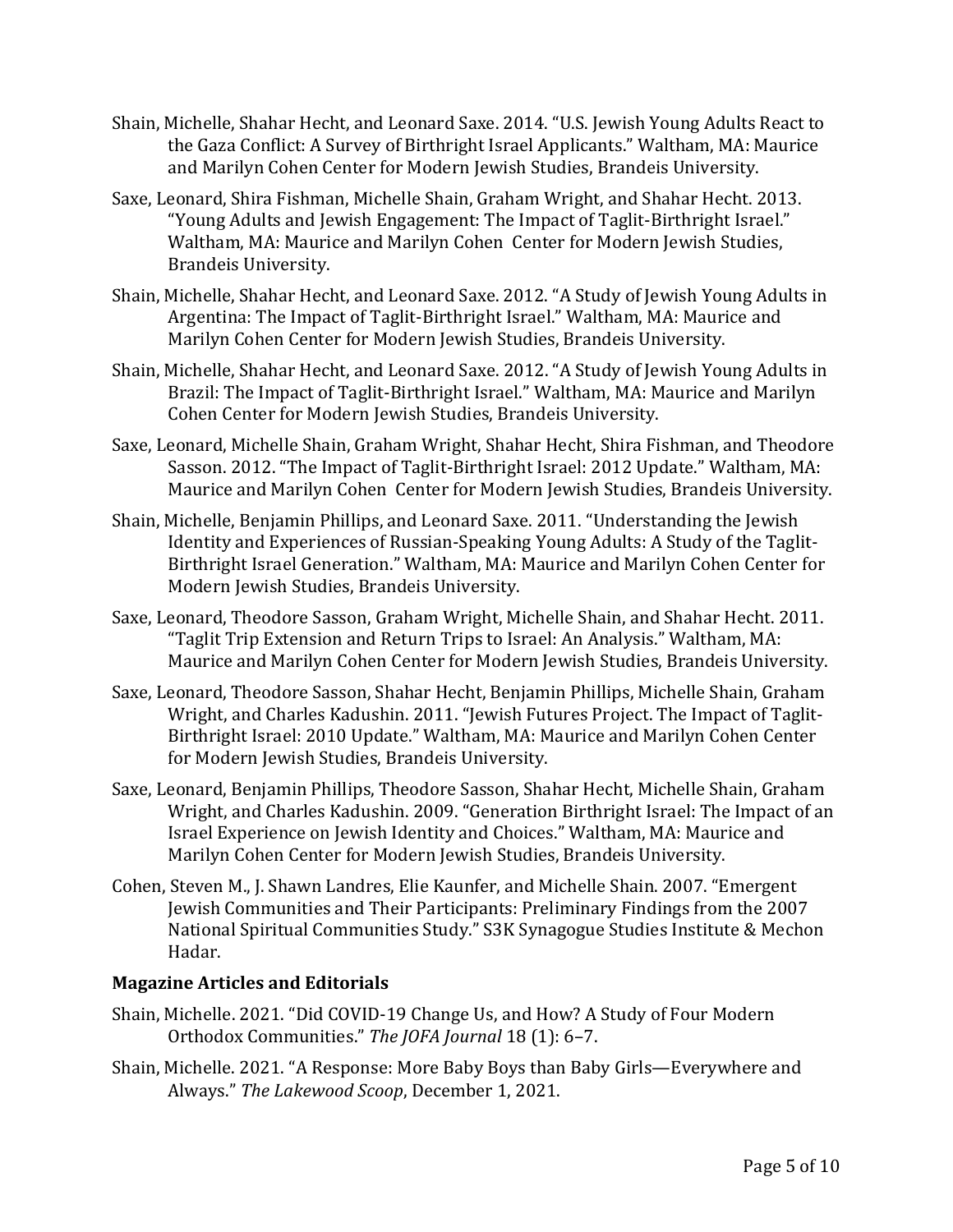[https://www.thelakewoodscoop.com/news/2021/12/a-response-more-baby-boys](https://www.thelakewoodscoop.com/news/2021/12/a-response-more-baby-boys-than-baby-girls-everywhere-and-always-dr-michelle-shain.html)[than-baby-girls-everywhere-and-always-dr-michelle-shain.html.](https://www.thelakewoodscoop.com/news/2021/12/a-response-more-baby-boys-than-baby-girls-everywhere-and-always-dr-michelle-shain.html)

Shain, Michelle. 2021. "Making Jews Count." *Segula: The Jewish History Magazine*, June 2021.

- Shain, Michelle. 2020. "Seder, the Coronavirus, and Feminism." *eJewish Philanthropy* (blog). April 8, 2020. [https://ejewishphilanthropy.com/seder-the-coronavirus-and](https://ejewishphilanthropy.com/seder-the-coronavirus-and-feminism/)[feminism/.](https://ejewishphilanthropy.com/seder-the-coronavirus-and-feminism/)
- Shain, Michelle. 2019. "Welcoming Intermarried Couples May Not Be Enough." *The New York Jewish Week*, August 27, 2019. [https://jewishweek.timesofisrael.com/welcoming-intermarried-couples-may-not](https://jewishweek.timesofisrael.com/welcoming-intermarried-couples-may-not-be-enough/)[be-enough/.](https://jewishweek.timesofisrael.com/welcoming-intermarried-couples-may-not-be-enough/)
- Shain, Michelle. 2018. "Studying Fertility Is A Feminist And A Jewish Enterprise." *The New York Jewish Week*, July 31, 2018. [https://jewishweek.timesofisrael.com/studying](https://jewishweek.timesofisrael.com/studying-fertility-is-a-feminist-and-a-jewish-enterprise/)[fertility-is-a-feminist-and-a-jewish-enterprise/.](https://jewishweek.timesofisrael.com/studying-fertility-is-a-feminist-and-a-jewish-enterprise/)
- Saxe, Leonard, Michelle Shain, Graham Wright, and Shahar Hecht. 2018. "How Many Jewish Undergraduates?" *eJewish Philanthropy* (blog). May 22, 2018. [https://ejewishphilanthropy.com/how-many-jewish-undergraduates/.](https://ejewishphilanthropy.com/how-many-jewish-undergraduates/)
- Shain, Michelle. 2017. "Inside The Intermarriage Officiation Fallacy." *The New York Jewish Week*, September 15, 2017, sec. Opinion.
- Shain, Michelle. 2015. "Do Conservative Rabbis Really Want to Officiate at Intermarriages?" *eJewish Philanthropy* (blog). October 28, 2015. [http://ejewishphilanthropy.com/do](http://ejewishphilanthropy.com/do-conservative-rabbis-really-want-to-officiate-at-intermarriages/)[conservative-rabbis-really-want-to-officiate-at-intermarriages/.](http://ejewishphilanthropy.com/do-conservative-rabbis-really-want-to-officiate-at-intermarriages/)

# **AWARDS, HONORS, GRANTS AND FELLOWSHIPS**

| 2011-2014 | Berman Fellowship. Fellowship in support of doctoral studies from the<br>Mandell L. and Madeleine H. Berman Foundation, which supports Jewish<br>education and research and study of the contemporary American Jewish<br>community. |
|-----------|-------------------------------------------------------------------------------------------------------------------------------------------------------------------------------------------------------------------------------------|
| 2013      | Heller Fund Award. Dissertation grant supported by the Alumni Annual Fund<br>of the Heller School for Social Policy and Management at Brandeis University.                                                                          |
| 2013      | Research Grant to support thesis and dissertation research from the<br>Brandeis University Graduate Student Association.                                                                                                            |
| 2012      | Heller Fund Award. Conference grant supported by the Alumni Annual Fund<br>of the Heller School for Social Policy and Management at Brandeis University.                                                                            |
| 2006-2008 | Avraham Harman Institute of Contemporary Jewry Stipend. Awarded to MA<br>students on the basis of academic excellence and instructor<br>recommendations.                                                                            |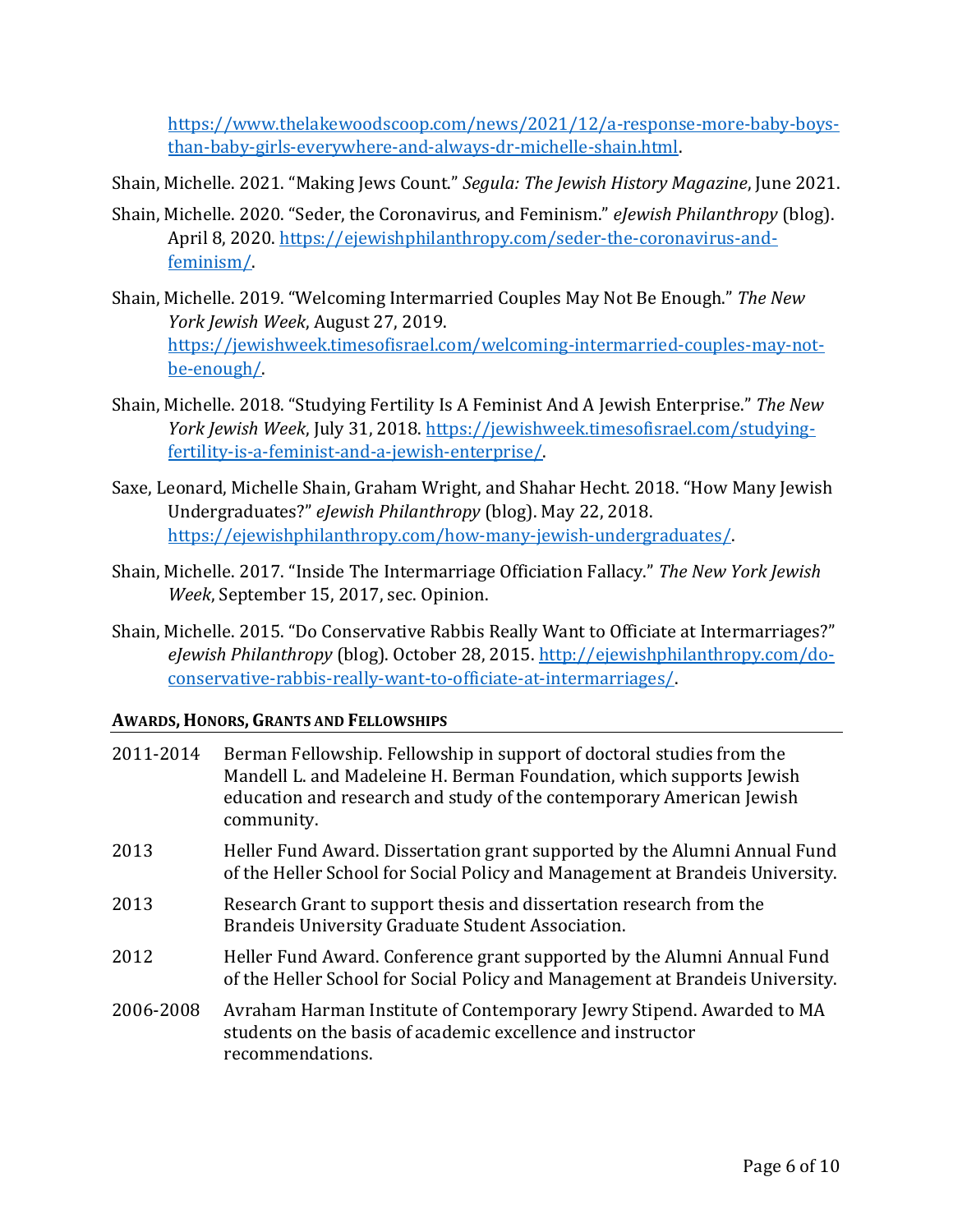#### **INVITED TALKS**

- 2019 Holiness and Jewish Family Life. Religion and Family, Brigham Young University, Provo, UT, November 13.
- 2019 Religion, Education, and Jewish Families. Advanced Family Processes, Brigham Young University, Provo, UT, November 12-13.
- 2018 Whence Orthodox Jewish Feminism? Cognitive Dissonance and Religious Change in the United States. American Jews and Their (Various) Others, the Hebrew University, Jerusalem, Israel, November 18-20.
- 2015 Changing Fertility Patterns and the Implications for U.S. Jews. The Changing Face of the American Jewish Family: A Daylong Colloquium, Jewish Theological Seminary, New York, NY, June 1.
- 2012 From Fantasy to Family: Understanding American Jewish Young Adults' Decisions about Fertility. International Conference on New Understandings of Gender, Love and the Jewish Family, Van Leer Institute, Jerusalem, Israel, December 26-27.
- 2008 Approaches and Typologies of Ethno-Religious Identity and Identification: General Research and Jewish Research. Contemporary Jewish Identity and Identification: Definitions, Empirical Measures and International Comparisons, Van Leer Institute, Jerusalem, Israel, January 1.

### **CONFERENCE ACTIVITY/PARTICIPATION**

### **Papers Presented**

- 2021 Cushioning the Blow: American Orthodox Jewish Communities and COVID-19. Association for Jewish Studies 53rd Annual Conference, Chicago, IL, December 19- 21.
- 2021 Unmarried: The Experiences and Structures of Orthodox Jewish Single Life. Association for Jewish Studies 53rd Annual Conference, Chicago, IL, December 19- 21.
- 2017 Politics on the Quad: Comfort Discussing Contentious Political Issues on Campus. 49th Annual Conference of the Northeastern Political Science Association, Philadelphia, PA, November 9-11.
- 2017 Connection to Israel Among Young Adult U.S. Jews: Strength and Fragility. 33rd Annual Conference of the Association for Israel Studies, Waltham, MA, June 12-14.
- 2017 Jewish Preschools and Their Competitors: Parents' Choices for Early Childhood Education and Care. 3rd Annual Joint Conference of the Network for Research in Jewish Education and the Association for the Social Scientific Study of Jewry, Waltham, MA, June 5-6.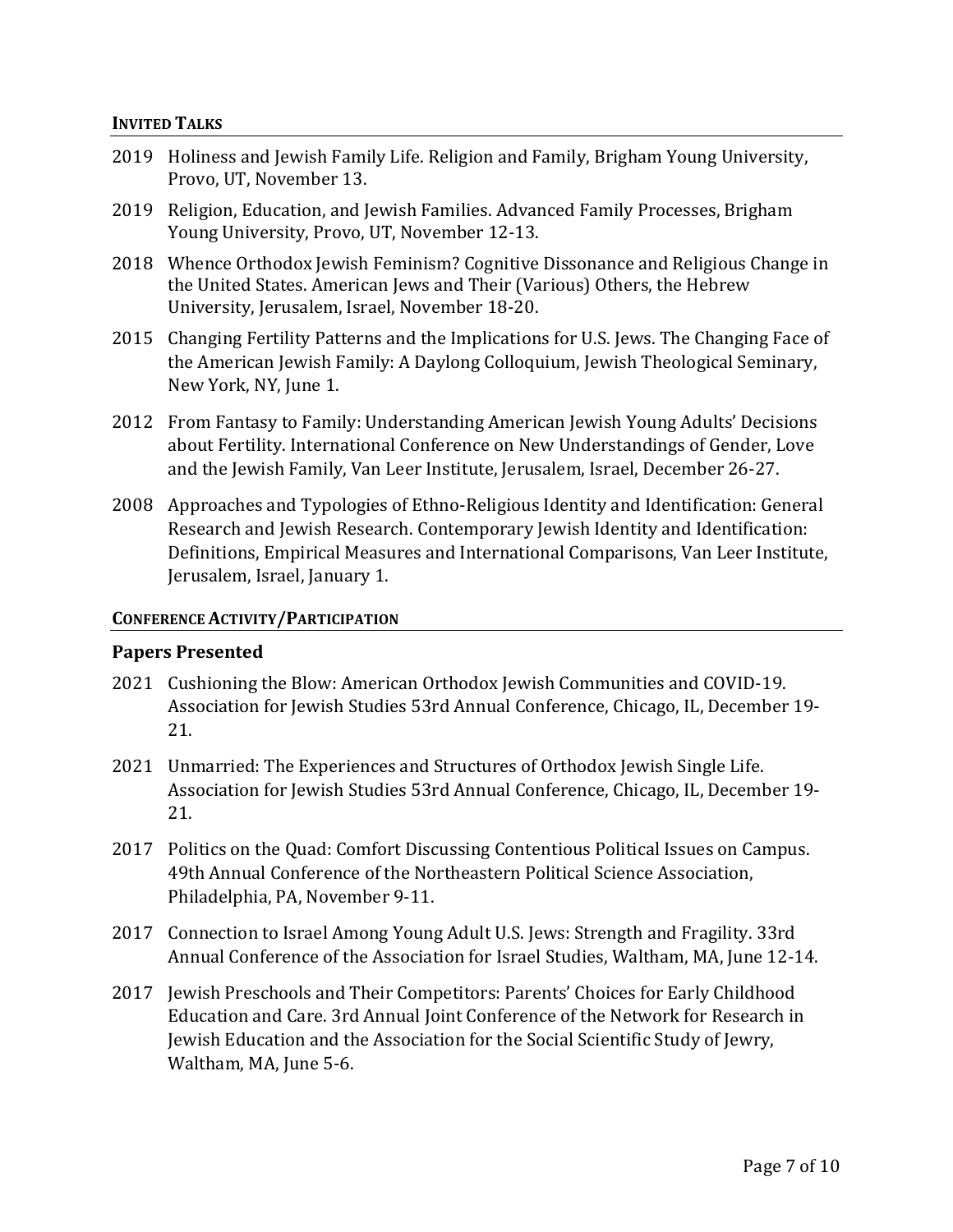- 2015 Using Multiple Methods to Evaluate Jewish Education: Lessons from 15 Years of Research on Taglit-Birthright Israel. 29th Annual Conference of the Network for Research in Jewish Education, New York, NY, June 9-11.
- 2013 Spending Less to Learn More: Using National Data Sets to Study American Jews. Association for Jewish Studies 45th Annual Conference, Boston, MA, December 15- 17.
- 2012 Engaging Multiple Identities: Effective Jewish Education for Russian-Speaking Young Adults. 26th Annual Conference of the Network for Research in Jewish Education, Newton Centre, MA, June 10-12.
- 2011 Ego Network Indicators of Jewish Young People's Integration. Sunbelt XXXI, the International Sunbelt Social Network Conference, St. Pete Beach, FL, February 8-13.
- 2011 Discovering the Networks of the Taglit Generation. the Association for Jewish Studies 42nd Annual Conference, Boston, MA, December 19-21.

# **Responses and Roundtables**

- 2019 The "Grey Paper": The Politics of Research in Jewish Communal Life. Association for Jewish Studies 51st Annual Conference, San Diego, CA, December 15-17.
- 2018 Potpourri: Social Science and Community. Association for Jewish Studies 50th Annual Conference, Boston, MA, December 16-18.

### **CAMPUS TALKS**

- 2016 Birthright Israel: Politics of the Applicants and the Trips. 3rd Conference of bView (Brandeis Visions for Israel in an Evolving World), Brandeis University, Waltham, MA, March 5.
- 2016 A Panel Discussion to Celebrate the Publication of Love, Marriage, and Jewish Families: Paradoxes of a Social Revolution. Brandeis University, Waltham, MA, March 20.
- 2015 The Future of the Jews. Round-table discussion at Brandeis University, Waltham, MA, November 17.
- 2012 The Long-Term Impact of Taglit-Birthright Israel. Learning from Taglit-Birthright Israel: An Academic Symposium, Brandeis University, Waltham, MA, May 23-24.

### **TEACHING EXPERIENCE**

| Summer 2020 | Lives of Jews Around the World, the Conservative Yeshiva, Jerusalem,<br>Israel.                               |
|-------------|---------------------------------------------------------------------------------------------------------------|
| Spring 2014 | Program Evaluation for Jewish Professional Leaders, Brandeis<br>University, Waltham, MA. TA for Leonard Saxe. |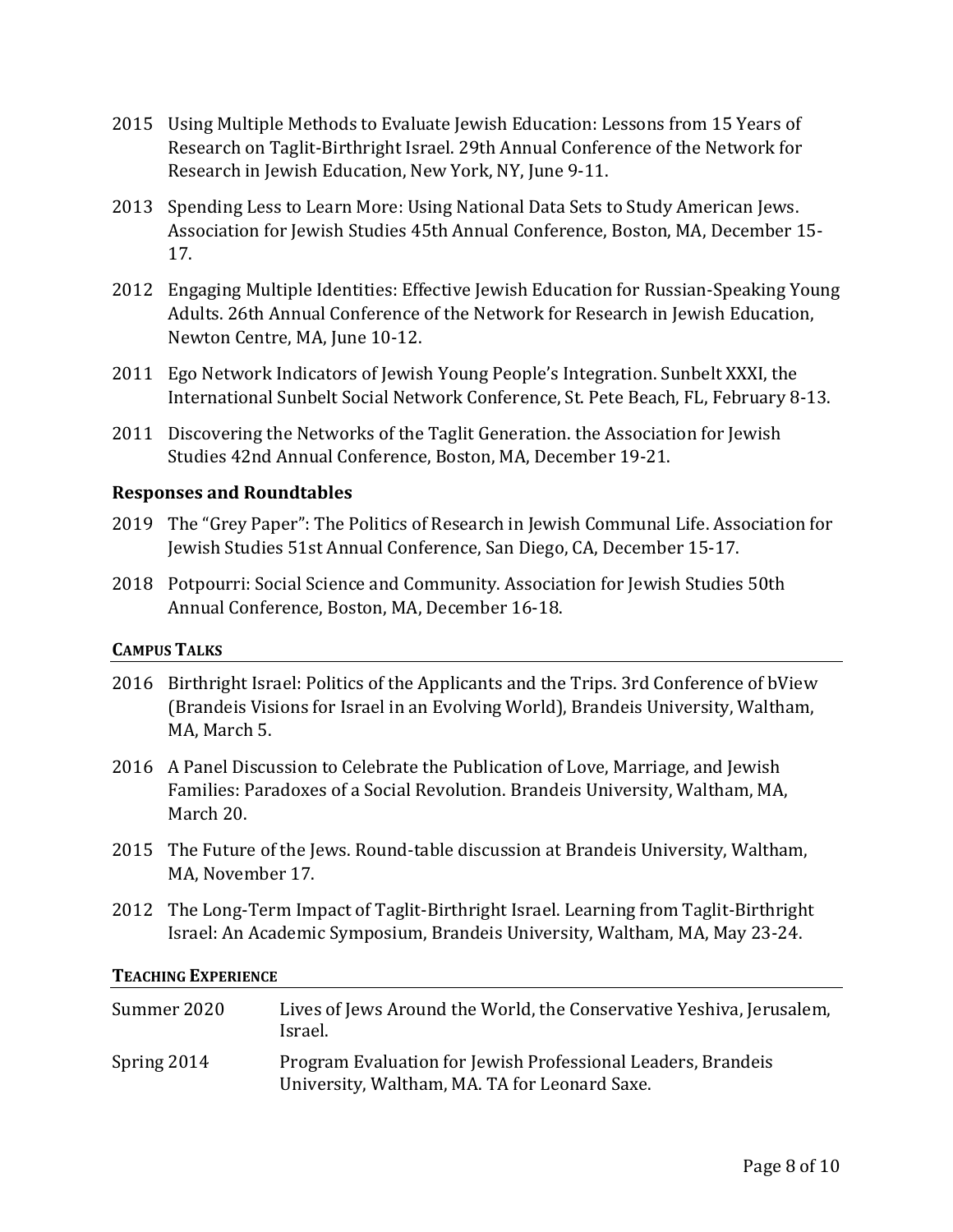| Spring 2013 | Program Evaluation for Jewish Professional Leaders, Brandeis |
|-------------|--------------------------------------------------------------|
|             | University, Waltham, MA. TA for Leonard Saxe.                |

#### **SERVICE TO PROFESSION**

| 2019 | Adviser, Pew Research Center, 2020 Survey of US Jews.                                                                                    |
|------|------------------------------------------------------------------------------------------------------------------------------------------|
| 2019 | Consultant, UJA-Federation of New York, Jewish Community Study of New<br>York 2020.                                                      |
| 2021 | Reviewer, Contemporary Jewry.                                                                                                            |
| 2020 | Reviewer, Community, Work & Family.                                                                                                      |
| 2020 | Reviewer, Review of Religious Research.                                                                                                  |
| 2017 | Reviewer, Nashim: A Journal of Jewish Women's Studies & Gender Issues.                                                                   |
| 2016 | Reviewer, Journal for the Scientific Study of Religion.                                                                                  |
| 2015 | Reviewer, Qualitative Sociology.                                                                                                         |
| 2013 | Graduate Advisory Committee, Hadassah-Brandeis Institute (2013).<br>Evaluated proposals for Hadassah-Brandeis Institute Research Awards. |

#### **COMMUNITY INVOLVEMENT/OUTREACH**

| 2021 Processing the 2020 Pew Study of American Jewry. Webinar, Congregation Shaarei |
|-------------------------------------------------------------------------------------|
| Tefillah, Newton, MA, and Young Israel of Sharon, MA, June 15.                      |

- 2021 The Orthodox Community Reflects on the Pew Report on Jewish Americans. Webinar, Orthodox Union, May 20.
- 2019 Whence Orthodox Feminism? Cognitive Dissonance and Religious Change in the United States. Beth Jacob Congregation of Irvine, CA, December 16.
- 2019 What Works for American Jews. The Church of Jesus Christ of Latter-day Saints, Salt Lake City, UT, November 13.
- 2019 Singles, Stigma, and the Shidduch Crises in American Orthodoxy. BINAH Conference for Orthodox Women Leaders, Newton, MA, June 30.
- 2019 Schism in Modern Orthodoxy? International Rabbinic Fellowship conference, Sharon, MA, June 25.
- 2018 What Students Say: Antisemitism and Anti-Israel Hostility on Campus. Anshe Sfard Kehillat Torah (ASKT), Glendale, WI, December 11.
- 2018 Anti-Semitism on Campuses: Myths and Facts. Anti-Defamation League "Never Is Now" Summit on Anti-Semitism and Hate, December 3.
- 2018 The Next Generation's Relationship with Israel. Ruderman Family Foundation journalist mission, Newton, MA, November 7.
- 2018 Feminism, Orthodoxy, and Cognitive Dissonance. Jewish Orthodox Feminist Alliance (JOFA) Webinar Series, Jul 24.